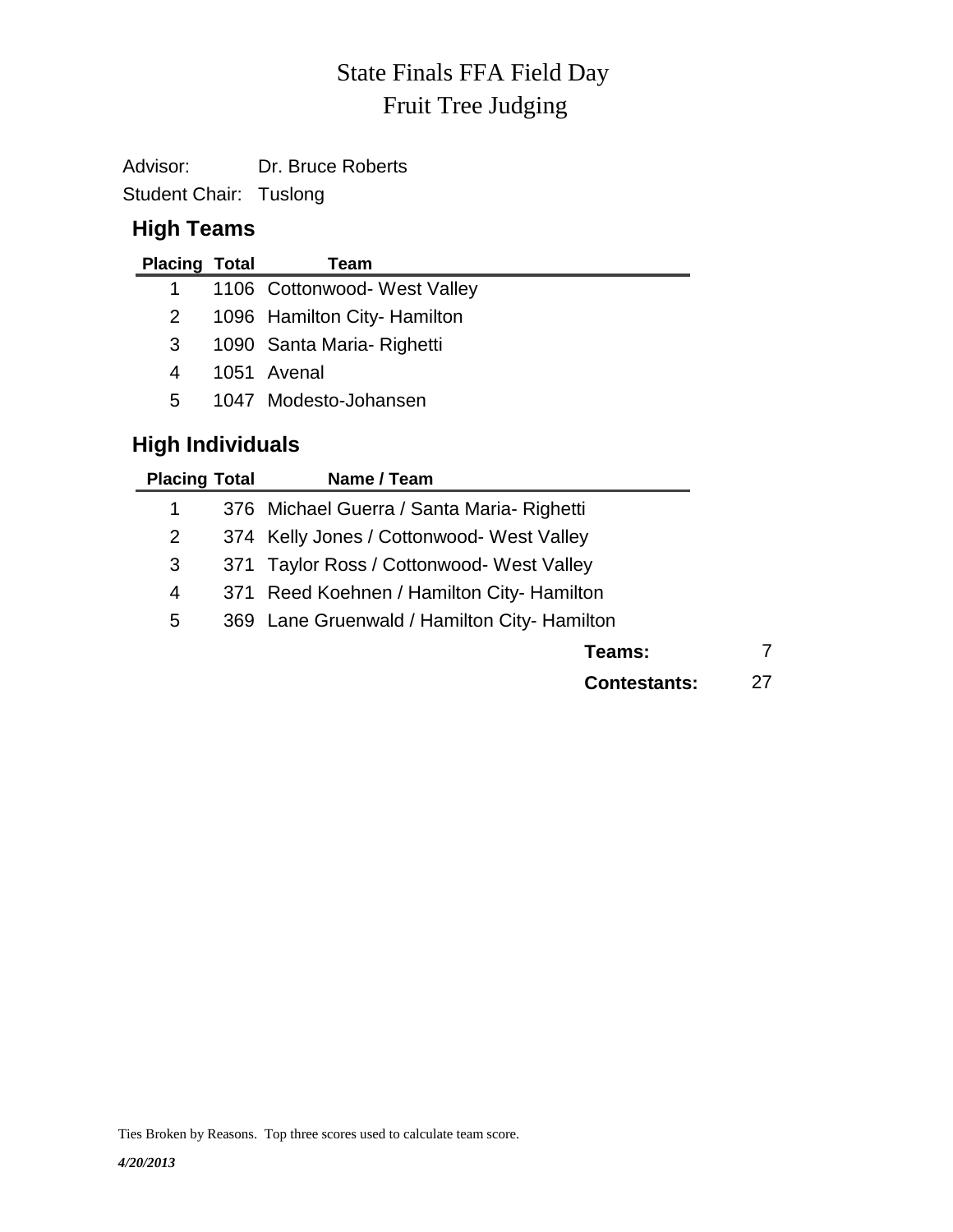### State Finals FFA Field Day **Fruit Tree Judging**

# **Individual Results**

|                                | Class 1-<br>Almonds | Class 1 -<br>Almonds Rsn | Class 2-<br>Peaches | Class 2-<br>Peaches Rsn | Class 3- Pluots | Class 3-<br>Pluots Rsn |    | Class 4- Plums Class 4- Plums<br>Rsn | Tie | Total    | Place                   |
|--------------------------------|---------------------|--------------------------|---------------------|-------------------------|-----------------|------------------------|----|--------------------------------------|-----|----------|-------------------------|
| <b>Avenal</b>                  |                     |                          |                     |                         |                 |                        |    |                                      |     | 1051     | $\overline{\mathbf{4}}$ |
| Damian Hernadez                | 50                  | 43                       | 50                  | 36                      | 50              | 41                     | 50 | 43                                   | 163 | 363*     | 6                       |
| Jose Pulido                    | 50                  | 45                       | 50                  | 30                      | 49              | 38                     | 37 | 42                                   | 155 | 341 * 16 |                         |
| Kristian Chavez                | 50                  | 39                       | 47                  | 34                      | 45              | 37                     | 50 | 45                                   | 155 | 347*     | 14                      |
| Willie Woelk                   | 50                  | 41                       | 40                  | 32                      | 47              | 40                     | 29 | 38                                   | 151 | 317      | 21                      |
| <b>Cottonwood- West Valley</b> |                     |                          |                     |                         |                 |                        |    |                                      |     | 1106     | $\mathbf{1}$            |
| <b>Austin Steele</b>           | 50                  | 44                       | 47                  | 35                      | 50              | 42                     | 47 | 46                                   | 167 | $361*$   | $\overline{7}$          |
| Kelly Jones                    | 50                  | 48                       | 47                  | 37                      | 50              | 45                     | 50 | 47                                   | 177 | 374 *    | $\overline{2}$          |
| Megan Canavan                  | 48                  | 43                       | 50                  | 39                      | 35              | 39                     | 39 | 44                                   | 165 | 337      | 18                      |
| <b>Taylor Ross</b>             | 50                  | 48                       | 50                  | 39                      | 50              | 44                     | 47 | 43                                   | 174 | $371*3$  |                         |
| <b>Hamilton City- Hamilton</b> |                     |                          |                     |                         |                 |                        |    |                                      |     | 1096     | $\overline{2}$          |
| Cade Johnson                   | 50                  | 45                       | 47                  | 35                      | 49              | 39                     | 47 | 44                                   | 163 | 356 *    | 10                      |
| Hannah Stanley                 | 48                  | 44                       | 50                  | 34                      | 43              | 36                     | 45 | 42                                   | 156 | 342      | 15                      |
| Lane Gruenwald                 | 50                  | 48                       | 47                  | 36                      | 50              | 41                     | 50 | 47                                   | 172 | 369 *    | 5                       |
| Reed Koehnen                   | 48                  | 49                       | 50                  | 38                      | 49              | 42                     | 50 | 45                                   | 174 | $371* 4$ |                         |
| <b>Modesto-Johansen</b>        |                     |                          |                     |                         |                 |                        |    |                                      |     | 1047     | $\overline{5}$          |
| Marisa Bearden                 | 50                  | 46                       | 40                  | 35                      | 49              | 38                     | 47 | 47                                   | 166 | 352 *    | 12                      |
| Matt Young                     | 50                  | 41                       | 44                  | 34                      | 49              | 41                     | 37 | 39                                   | 155 | 335* 19  |                         |
| <b>Will McCormick</b>          | 50                  | 50                       | 50                  | 35                      | 50              | 40                     | 47 | 38                                   | 163 | 360* 8   |                         |
| <b>Reedley</b>                 |                     |                          |                     |                         |                 |                        |    |                                      |     | 969      | $6\overline{6}$         |
| <b>Bryant Pennebaker</b>       | 50                  | 34                       | 47                  | 31                      | 50              | 29                     | 39 | 37                                   | 131 | $317*$   | 23                      |
| Carlos Barjos                  | 50                  | 37                       | 47                  | 35                      | 50              | 28                     | 50 | 38                                   | 138 | 335 * 20 |                         |
|                                |                     |                          |                     |                         |                 |                        |    |                                      |     |          |                         |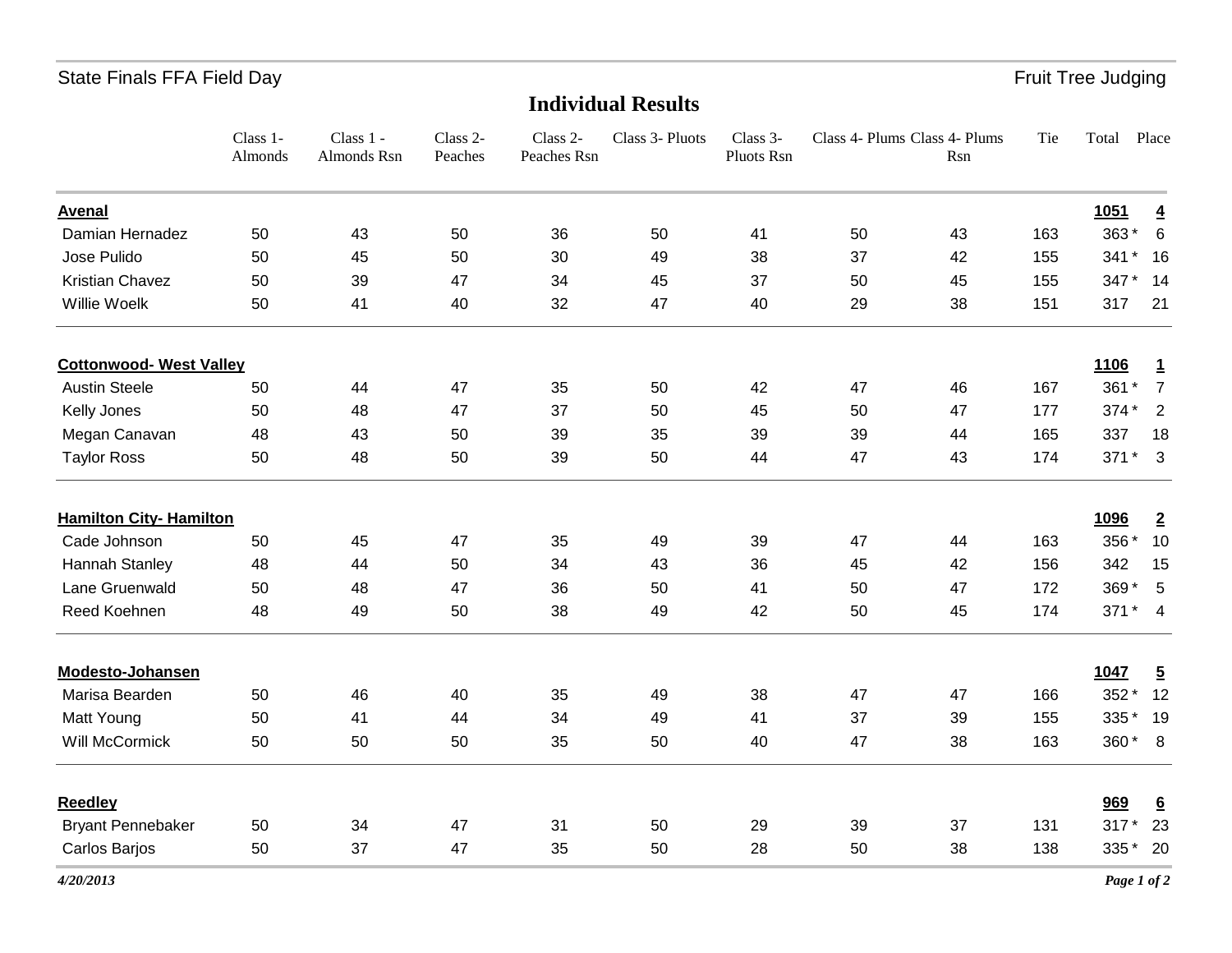#### State Finals FFA Field Day **Fruit Tree Judging**

|                                    | Class 1-<br>Almonds | Class 1 -<br>Almonds Rsn | Class 2-<br>Peaches | Class 2-<br>Peaches Rsn | Class 3- Pluots | Class 3-<br>Pluots Rsn | Class 4- Plums Class 4- Plums | Rsn | Tie | Total  | Place          |
|------------------------------------|---------------------|--------------------------|---------------------|-------------------------|-----------------|------------------------|-------------------------------|-----|-----|--------|----------------|
| Moises Pineda                      | 50                  | 37                       | 46                  | 35                      | 43              | 34                     | 34                            | 38  | 144 | 317    | 22             |
| Pedro Firoes                       | 45                  | 34                       | 40                  | 31                      | 49              | 26                     | 39                            | 39  | 130 | 303    | 26             |
| <b>Santa Maria- Pioneer Valley</b> |                     |                          |                     |                         |                 |                        |                               |     |     | 951    | $\mathbf{Z}$   |
| Daniella Castillo                  | 50                  | 39                       | 47                  | 34                      | 29              | 29                     | 27                            | 37  | 139 | 292    | 27             |
| Joel Diaz                          | 48                  | 39                       | 46                  | 34                      | 47              | 29                     | 50                            | 46  | 148 | 339 *  | -17            |
| Justine Rush                       | 50                  | 38                       | 36                  | 32                      | 47              | 31                     | 35                            | 38  | 139 | 307*   | - 24           |
| Reanna Salazar                     | 25                  | 35                       | 47                  | 35                      | 50              | 37                     | 37                            | 39  | 146 | $305*$ | - 25           |
| <b>Santa Maria- Righetti</b>       |                     |                          |                     |                         |                 |                        |                               |     |     | 1090   | $\overline{3}$ |
| Ellen Blackwell                    | 50                  | 40                       | 46                  | 35                      | 50              | 41                     | 47                            | 47  | 163 | 356 *  | 11             |
| <b>Emily Flores</b>                | 48                  | 40                       | 47                  | 34                      | 47              | 36                     | 50                            | 46  | 156 | 348    | 13             |
| <b>Michael Guerra</b>              | 50                  | 49                       | 50                  | 38                      | 50              | 43                     | 50                            | 46  | 176 | 376 *  |                |
| <b>Tanner Tuttle</b>               | 48                  | 40                       | 50                  | 35                      | 47              | 40                     | 50                            | 48  | 163 | 358 *  | - 9            |

**Individual Results**

Ties Broken by Reasons. Top three scores used to calculate team score.  $\blacksquare$ 

| 2 | 3 | 5                             |
|---|---|-------------------------------|
|   |   |                               |
| 3 | 4 | 3                             |
|   |   |                               |
|   | 3 | 6                             |
|   |   |                               |
|   | 5 | 3                             |
|   |   |                               |
|   |   | $\overline{1}$<br>$2^{\circ}$ |